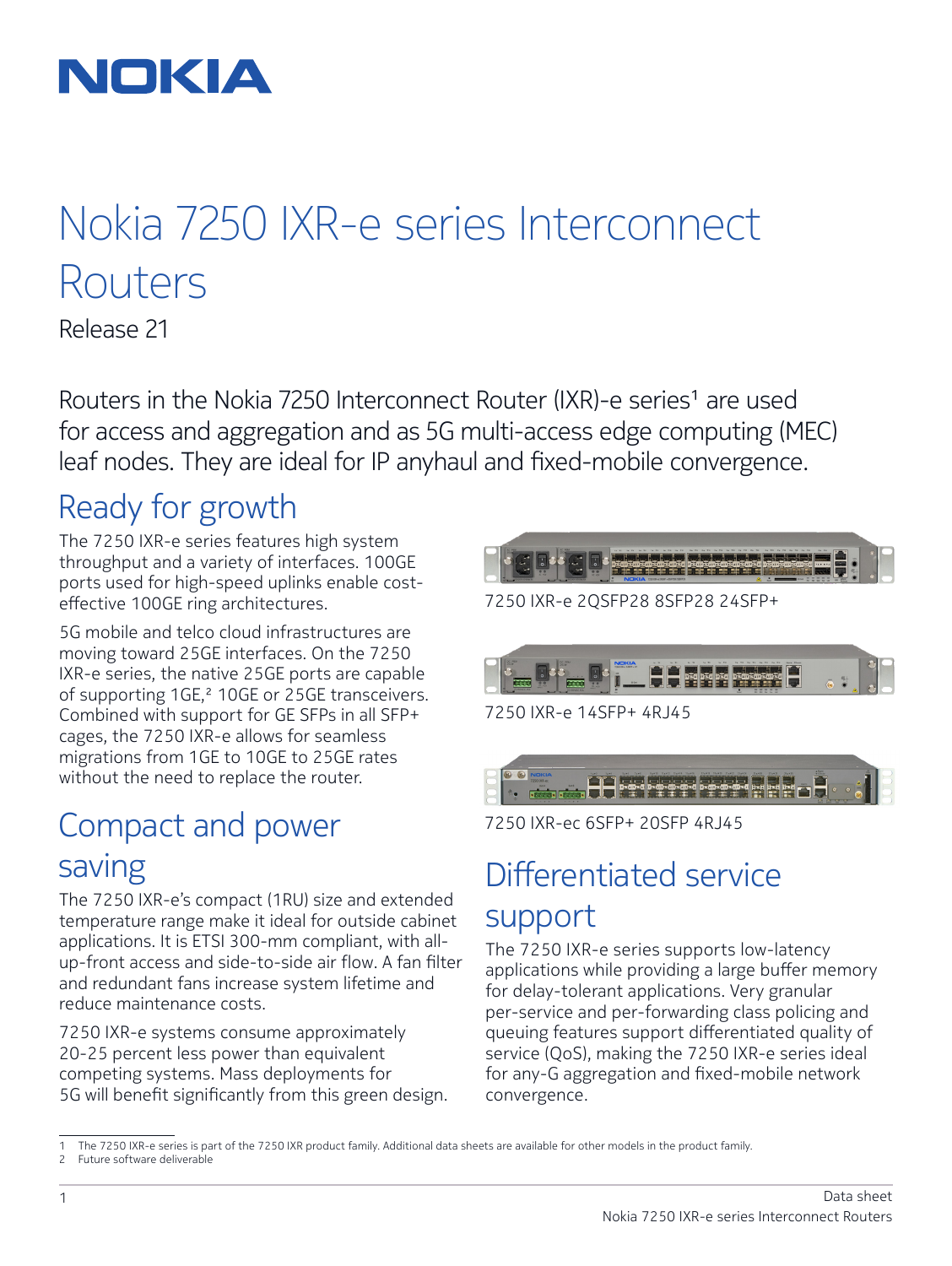

# Automation

To simplify and automate network operations, the 7250 IXR-e series enables model-driven network management features through the Nokia Service Router Operating System (SR OS) and is managed by the Nokia Network Services Platform (NSP), which offers a rich set of service management features that automate end-to-end service provisioning and operations, administration and maintenance (OAM) to enhance end-user experience and reduce operating costs.

Standards-based software-defined networking (SDN) interfaces enable best-path computation to be offloaded to path computation elements (PCEs) such as the Nokia NSP. 7250 IXR-e-series routers operating as path computation clients (PCCs) collect and report per-link and per-service delay, jitter and loss metrics together with port utilization levels, for efficient path computation.

# Software features

The 7250 IXR-e series supports, but is not limited to, the following features.

## **Services**

- Point-to-point Ethernet pseudowires/virtual leased line (VLL)
- Ethernet Virtual Private Network (EVPN)
	- Virtual Private Wire Service (EVPN-VPWS)
	- Virtual Private LAN Services (EVPN-VPLS): IPv4 and IPv6 support, including Virtual Router Redundancy Protocol (VRRP)
	- Multihoming with single active or active/active modes
- Multipoint Ethernet VPN services with VPLS based on Targeted Label Distribution Protocol (T-LDP) and Border Gateway Protocol (BGP)
- Routed VPLS with Internet Enhances Services (IES)/IP-VPN IPv4 and IPv6
- Ingress and egress VLAN manipulation for L2 services
- IP VPN Virtual Private Routed Network (VPRN), Inter-Autonomous System (Inter-AS) Option A, B, and C
- IPv6 VPN Provider Edge (6VPE)

## **Network protocols**

- Segment routing
	- Intermediate System-to-Intermediate System (SR-ISIS) and Open Shortest Path First (SR-OSPF)
	- Traffic engineering (SR-TE) IPv4, IPv6
- MPLS label edge router (LER) and label switching router (LSR) functions
	- LDP
	- Resource Reservation Protocol with traffic engineering (RSVP-TE)
- BGP Labeled Unicast (LU) (RFC 3107) route tunnels
- IP routing
	- Dual-stack Interior Gateway Protocol (IGP)
	- Multi-topology, multi-instance IS-IS
	- Multi-instance OSPF
	- Multiprotocol BGP (MP-BGP)
	- BGP-LU support in edge, area border router (ABR) and autonomous system boundary router (ASBR) roles
	- Usage-triggered download of BGP label routes to Label - Forwarding Information Base (L-FIB)
	- Accumulated IGP (AIGP) metric for BGP
	- BGP monitoring protocol (BMP)
	- BGP route-reflector for EVPN and IP-VPN with VPNv4 and VPNv6 address families (AFs)
	- BGP confederations
	- IGP and BGP shortcuts
- Layer 3 Multicast base routing
	- Internet Group Management Protocol (IGMP)
	- Protocol Independent Multicast Sparse Mode (PIM-SM), Source Specific Multicast (SSM)
	- Multicast Listener Discovery (MLD)
- Layer 3 Multicast VPRN
	- Next-generation multicast VPNs (NG-MVPN)
	- SSM with multicast LDPv4 (mLDPv4)
	- IGMP/MLD
	- IGMP/MLD on Routed VPLS Interface
- Layer 2 Multicast
	- IGMP/MLD snooping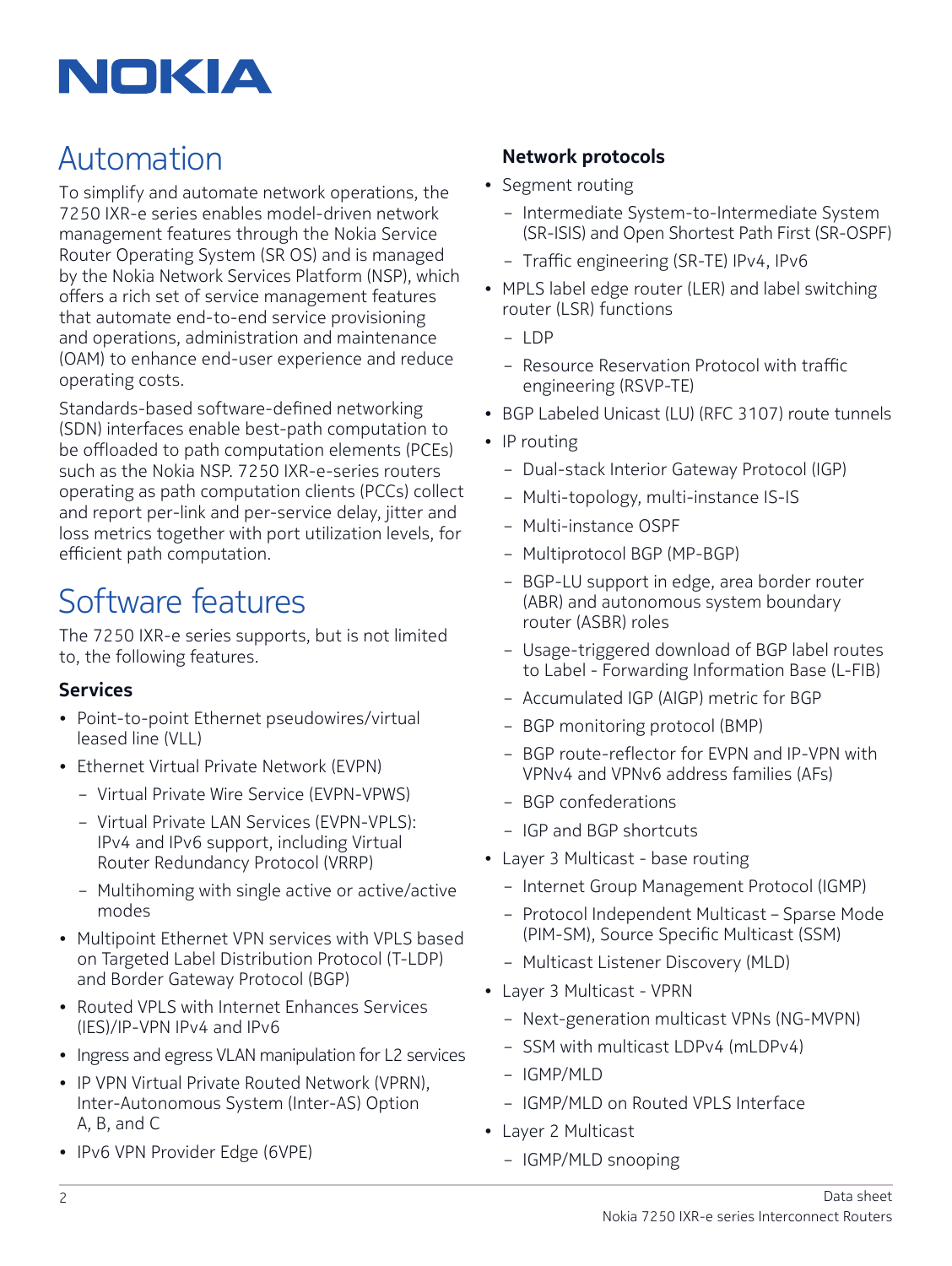# NOKIA

# **SDN**

- SR-TE LSPs, RSVP-TE LSPs
	- PCC initialized, PCC controlled
	- PCC initialized, PCE computed
	- PCC initialized, PCE controlled
- SR-TE LSPs: PCE initialized, PCE controlled
- Topology discovery: BGP-Link State (BGP-LS) IPv4 and IPv6
- Telemetry: streaming interface statistics, service delay and jitter metrics
- Netflow/cflowd

# **Load balancing and resiliency**

- Segment routing topology independent loop-free alternate (TI-LFA) and remote loop-free alternate  $(rIFA)$
- LDP LFA and rLFA
- IEEE 802.3.ad Link Aggregation Group (LAG) and multi-chassis (MC) LAG
- Pseudowire and LSP redundancy
- IP and MPLS load balancing by equal-cost multipath (ECMP)
- Weighted LAG hash
- VRRP
- Ethernet Ring Protection Switching ITU-T G.8032v2
- Configurable polynomial and hash seed shift
- Entropy label (RFC 6790)
- RSVP-TE Fast Reroute (FRR)
- BGP Edge and Core Prefix Independent Convergence (BGP PIC)

## **Platform**

- Ethernet IEEE 802.1Q (VLAN) and 802.1ad (QinQ) with 9K jumbo frames
- Detailed forwarded and discarded counters for service access points (SAPs) and network interfaces in addition to port-based statistics: per Virtual Output Queue (VoQ) packet and byte counters
- High-scale, per-policer, detailed counters on a per-state basis
- VLAN range-based SAPs
- Dynamic Host Configuration Protocol (DHCP server for IPv4 IES, VPNv4
- DHCP relay, IPv4 and IPV6, IES, IP-VPN, EVPN-VPLS
- Accounting records

## **QoS and traffic management**

- Hierarchical QoS (H-QoS)
	- Hierarchical egress schedulers and shapers per forwarding class, SAP, network interface, port or LAG
	- Port sub-rate
- Intelligent packet classification, including media access control (MAC), IPv4, IPv6 match-criteriabased classification
- Granular rate enforcement with up to 32 policers per SAP/VLAN, including broadcast, unicast, multicast and unknown policers
- Hierarchical policing for aggregate rate enforcement
- Strict priority, weighted fair queuing schedulers
- Congestion management via weighted random early discard (WRED)
- Egress marking or re-marking

## **System management**

- Simple Network Management Protocol (SNMP)
- Model-driven (MD) management interfaces
	- NETCONF
	- MD CLI
	- Remote Procedure Call (gRPC)
- Comprehensive management with Nokia NSP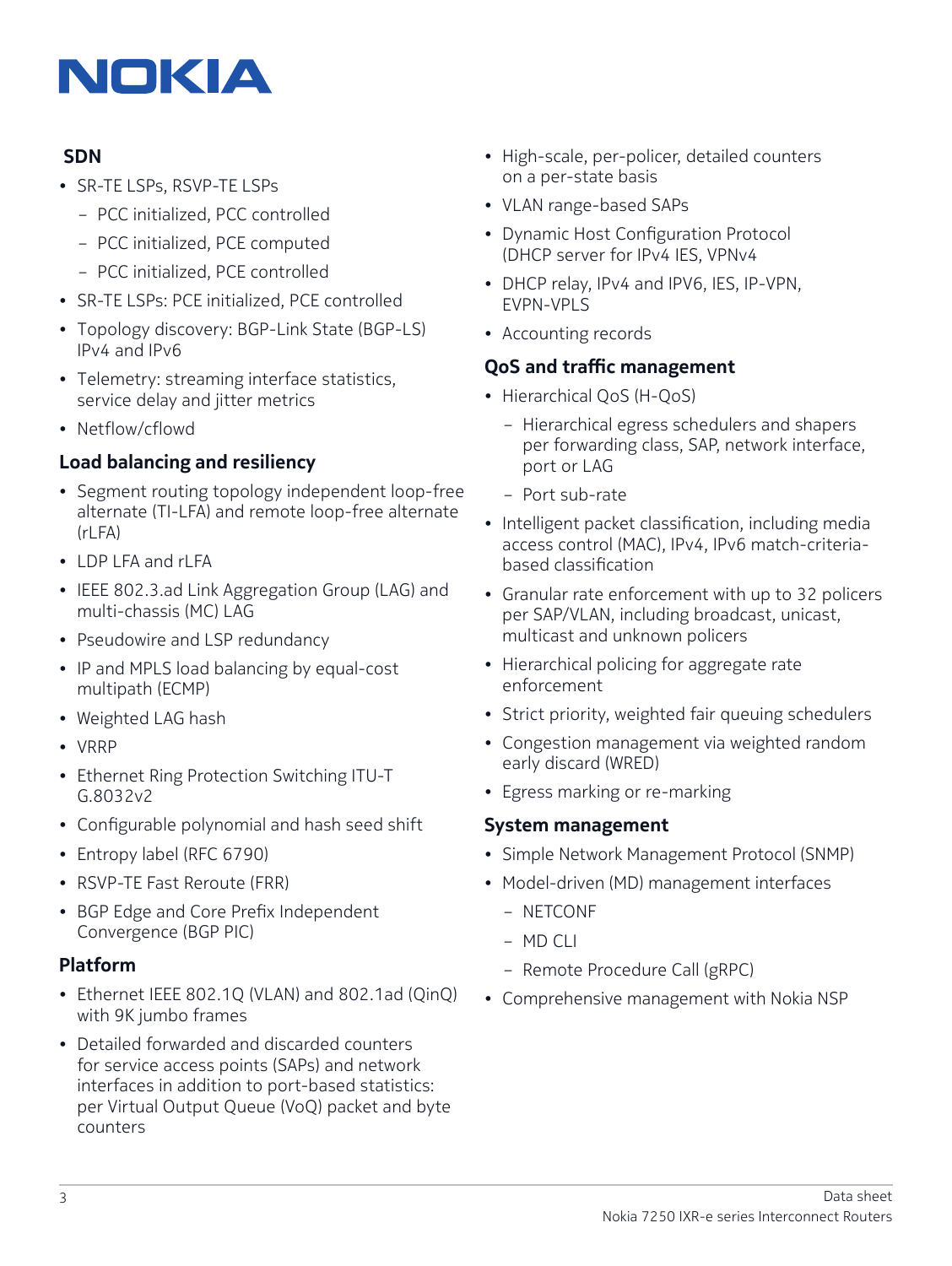# NOKIA

## **Operations, administration and maintenance**

- IEEE 802.1ag, ITU-T Y.1731: Ethernet Connectivity Fault Management (CFM) for both fault detection and performance monitoring, including delay, jitter and loss tests
- Ethernet bandwidth notification (ETH-BN) with egress rate adjustment
- IEEE 802.3ah: Ethernet in the First Mile (EFM)
- ITU-T Y.1564 Service Activation Test
- Bidirectional Forwarding Detection (BFD) IPv4, IPv6
- Micro-BFD per member link
- Two-Way Active Measurement Protocol (TWAMP), TWAMP Light
- A full suite of MPLS OAM tools, including LSP and virtual circuit connectivity verification (VCCV) ping
- Service assurance agent
- Mirroring with slicing support
	- Port
	- $-$  VI AN
	- Filter output: MAC, IPv4/IPv6 filters
	- Local/remote

# Technical specifications

Optical breakout solution available on QSFP28/QSFP+ ports: 4 x 25GE and 4 x 10GE

## Table 1. 7250 IXR-e series specifications

- Port and VLAN loopback with MAC-swap
- Configuration rollback
- Zero Touch Provisioning (ZTP) capable

### **Security**

- Remote Authentication Dial-In User Service (RADIUS), Terminal Access Controller Access Control System Plus (TACACS+), and comprehensive control-plane protection capabilities
- MAC-, IPv4- and IPv6-based access control lists and criteria-based classifiers
- Secure Shell (SSH)
- MACsec (7250 IXR-e small)

| Feature                                                | 7250 IXR-e<br>2QSFP28 8SFP28 24SFP+<br>(2 variants)                                                        | 7250 IXR-e<br>14SFP+ 4RJ45<br>(2 variants)                      | 7250 IXR-ec<br>6SFP+ 20SFP 4RJ45                                                       |
|--------------------------------------------------------|------------------------------------------------------------------------------------------------------------|-----------------------------------------------------------------|----------------------------------------------------------------------------------------|
| System throughput:<br>Half duplex (HD) IMIX<br>traffic | $600$ Gb/s                                                                                                 | $240$ Gb/s                                                      | $128$ Gb/s                                                                             |
| Service interfaces                                     | • 2 x OSFP28/OSFP+ 100/40GE<br>• 8 x SFP28/SFP+/SFP 25/10/1GE <sup>3</sup><br>$\cdot$ 24 x SFP+/SFP 10/1GE | $\cdot$ 14 x SFP+/SFP 10/1GE<br>$\cdot$ 4 x RJ-45 100/1000 Mb/s | $\cdot$ 6 x SFP+/SFP 10/1GE<br>$\cdot$ 20 x SFP 1GE<br>$\cdot$ 4 x RJ-45 100/1000 Mb/s |
| Control interfaces                                     | Console, management, USB, 1PPS out, SD slot, reset button                                                  |                                                                 | Console, management, 1PPS out,<br>SD slot, alarm inputs                                |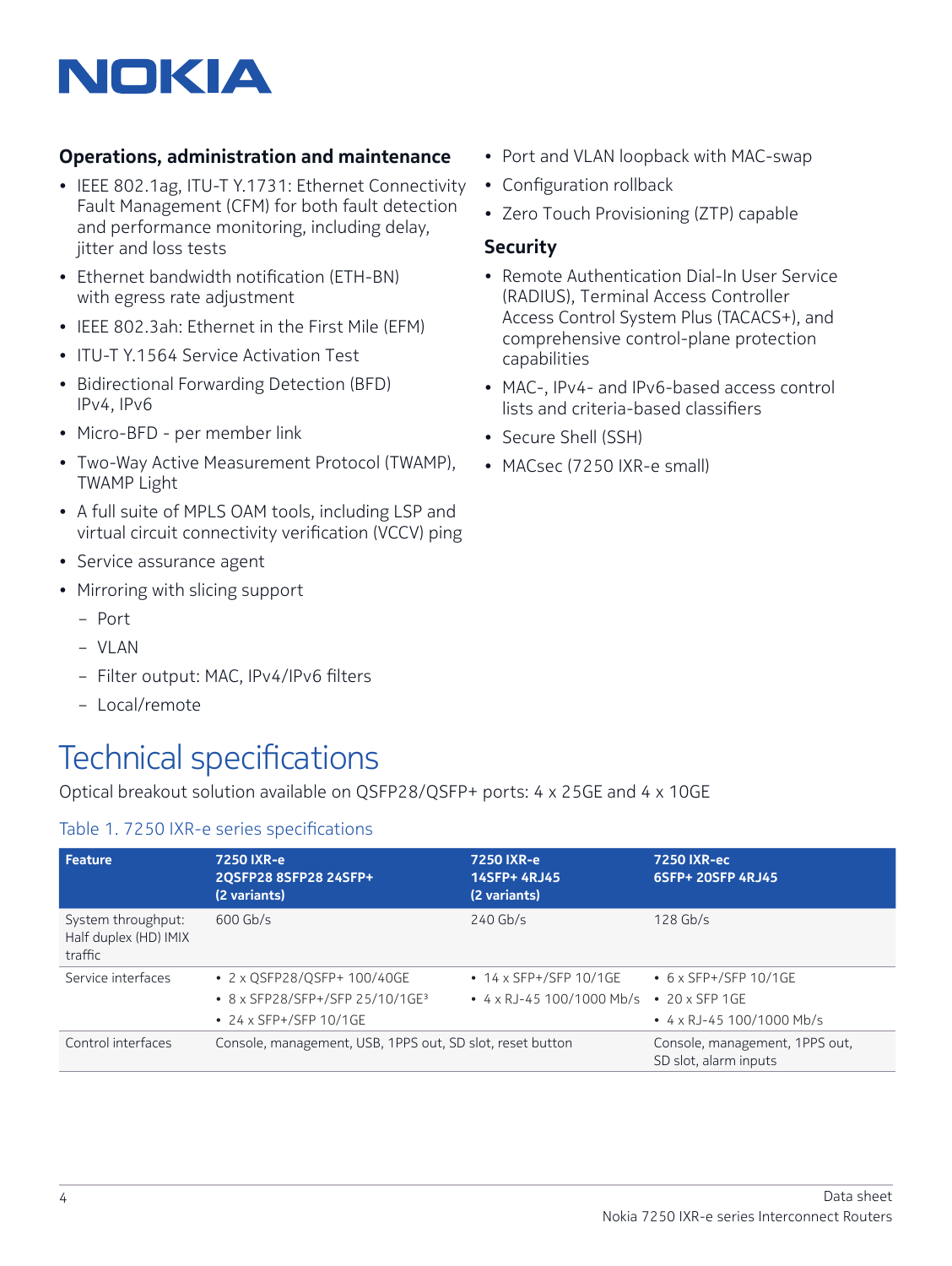# **NOKIA**

| <b>Feature</b>                        | 7250 IXR-e<br>2QSFP28 8SFP28 24SFP+<br>(2 variants)                                                                                                                                                                                                                                                                                                                                                                                                                                                                                                                                                                                                                                        | 7250 IXR-e<br>14SFP+ 4RJ45<br>(2 variants) | <b>7250 IXR-ec</b><br>6SFP+ 20SFP 4RJ45                                                                                                                                                                                                                                                                                                                                                                                  |
|---------------------------------------|--------------------------------------------------------------------------------------------------------------------------------------------------------------------------------------------------------------------------------------------------------------------------------------------------------------------------------------------------------------------------------------------------------------------------------------------------------------------------------------------------------------------------------------------------------------------------------------------------------------------------------------------------------------------------------------------|--------------------------------------------|--------------------------------------------------------------------------------------------------------------------------------------------------------------------------------------------------------------------------------------------------------------------------------------------------------------------------------------------------------------------------------------------------------------------------|
| Timing and<br>synchronization         | • Includes Stratum 3E oscillator<br>• ITU-T Synchronous Ethernet (SyncE)<br>- ITU-T G.8262.1 (eEEC)<br>• IEEE 1588v2<br>- Boundary clock<br>- Slave clock (GNSS variant)<br>- Grandmaster clock (GNSS variant)<br>- Profile: ITU-T G.8275.1<br>- Profile: ITU-T G.8275.2 with PTS and APTS (GNSS variant)<br>- Profile ITU-T G.8265.1 (GNSS variant)<br>- Profile IEEE 1588-2008 (GNSS variant)<br>- Ethernet encapsulation<br>- UDP/IPv4 encapsulation (GNSS variant)<br>- ITU-T G.8273.2 Class C <sup>4</sup><br>• RFC 5905 Network Time Protocol (NTP)<br>• Pulse-per-second (1PPS) output timing<br>• Support for GNSS SFP<br>• Integrated GNSS receiver, GPS supported (GNSS variant) |                                            | • Includes Stratum 3E oscillator<br>• ITU-T Synchronous Ethernet (SyncE)<br>- ITU-T G.8262.1 (eEEC)<br>• IEEE 1588v2<br>- Boundary clock<br>- Profile: ITU-T G.8275.1<br>- Profile: ITU-T G.8265.1<br>- Ethernet encapsulation<br>- UDP/IPv4 encapsulation<br>- ITU-T G.8273.2 Class C <sup>4</sup><br>• RFC 5905 Network Time Protocol<br>(NTP)<br>• Pulse-per-second (1PPS)<br>output timing<br>• Support for GNSS SFP |
| Indicators                            | • Management, power status (1 & 2) LEDs<br>• Per port link and activity status LEDs<br>· System (Stat), fan, remote management (LOC) status LEDs                                                                                                                                                                                                                                                                                                                                                                                                                                                                                                                                           |                                            | • Power status (Batt A and Batt B) LEDs<br>• Per port link and activity status LEDs<br>· System (Stat), fan status LEDs                                                                                                                                                                                                                                                                                                  |
| Memory buffer size                    | 3 GB                                                                                                                                                                                                                                                                                                                                                                                                                                                                                                                                                                                                                                                                                       | 1 GB                                       | 1 GB                                                                                                                                                                                                                                                                                                                                                                                                                     |
| Hardware redundancy                   | Power supplies, cooling fans N+1                                                                                                                                                                                                                                                                                                                                                                                                                                                                                                                                                                                                                                                           |                                            |                                                                                                                                                                                                                                                                                                                                                                                                                          |
| <b>Dimensions</b>                     | • Height: 1RU, 4.5 cm (1.75 in)<br>• Depth: 25.4 cm (10.0 in)<br>• Width: 43.8 cm (17.25 in)<br>· Rack-mountable in a 48.2-cm rack, 30-cm depth<br>(standard 19-in equipment rack, 12-in depth)<br>• ETSI 300-mm compliant                                                                                                                                                                                                                                                                                                                                                                                                                                                                 |                                            | • Height: 1RU, 4.5 cm (1.75 in)<br>• Depth: 23.5 cm (9.3 in)<br>• Width: 43.8 cm (17.25 in)<br>· Rack-mountable in a 48.2-cm<br>rack, 30-cm depth (standard 19-in<br>equipment rack, 12-in depth)<br>• ETSI 300-mm compliant                                                                                                                                                                                             |
| Power supply options                  | • Two feeds: Modular AC and DC power supplies<br>• Supports concurrent use of AC and DC power supplies                                                                                                                                                                                                                                                                                                                                                                                                                                                                                                                                                                                     |                                            | Dual DC power inputs (Batt A/B)                                                                                                                                                                                                                                                                                                                                                                                          |
| Power requirements                    | • AC input (rated): 100 V to 240 V, 50 Hz to 60 Hz<br>• DC input (rated): 24 V DC/-48 V DC                                                                                                                                                                                                                                                                                                                                                                                                                                                                                                                                                                                                 |                                            | DC input (rated): -48 V to -60V                                                                                                                                                                                                                                                                                                                                                                                          |
| Conformal coating                     | All variants of 7250 IXR-e                                                                                                                                                                                                                                                                                                                                                                                                                                                                                                                                                                                                                                                                 |                                            |                                                                                                                                                                                                                                                                                                                                                                                                                          |
| Cooling                               | · Internal non-replaceable fans<br>• Replaceable filter<br>• Right-to-left airflow                                                                                                                                                                                                                                                                                                                                                                                                                                                                                                                                                                                                         |                                            |                                                                                                                                                                                                                                                                                                                                                                                                                          |
| Normal operating<br>temperature range | -40°C to +65°C (-40°F to +149°F) sustained                                                                                                                                                                                                                                                                                                                                                                                                                                                                                                                                                                                                                                                 |                                            |                                                                                                                                                                                                                                                                                                                                                                                                                          |
| Shipping and storage<br>temperature   | $-40^{\circ}$ C to +70 $^{\circ}$ C (-40 $^{\circ}$ F to +158 $^{\circ}$ F)                                                                                                                                                                                                                                                                                                                                                                                                                                                                                                                                                                                                                |                                            |                                                                                                                                                                                                                                                                                                                                                                                                                          |
| Normal humidity                       | 5% to 95%, non-condensing                                                                                                                                                                                                                                                                                                                                                                                                                                                                                                                                                                                                                                                                  |                                            |                                                                                                                                                                                                                                                                                                                                                                                                                          |

<sup>3</sup> GE on SFP28 ports is a future software deliverable

<sup>4</sup> For noise generation. Please contact Nokia for implementation details.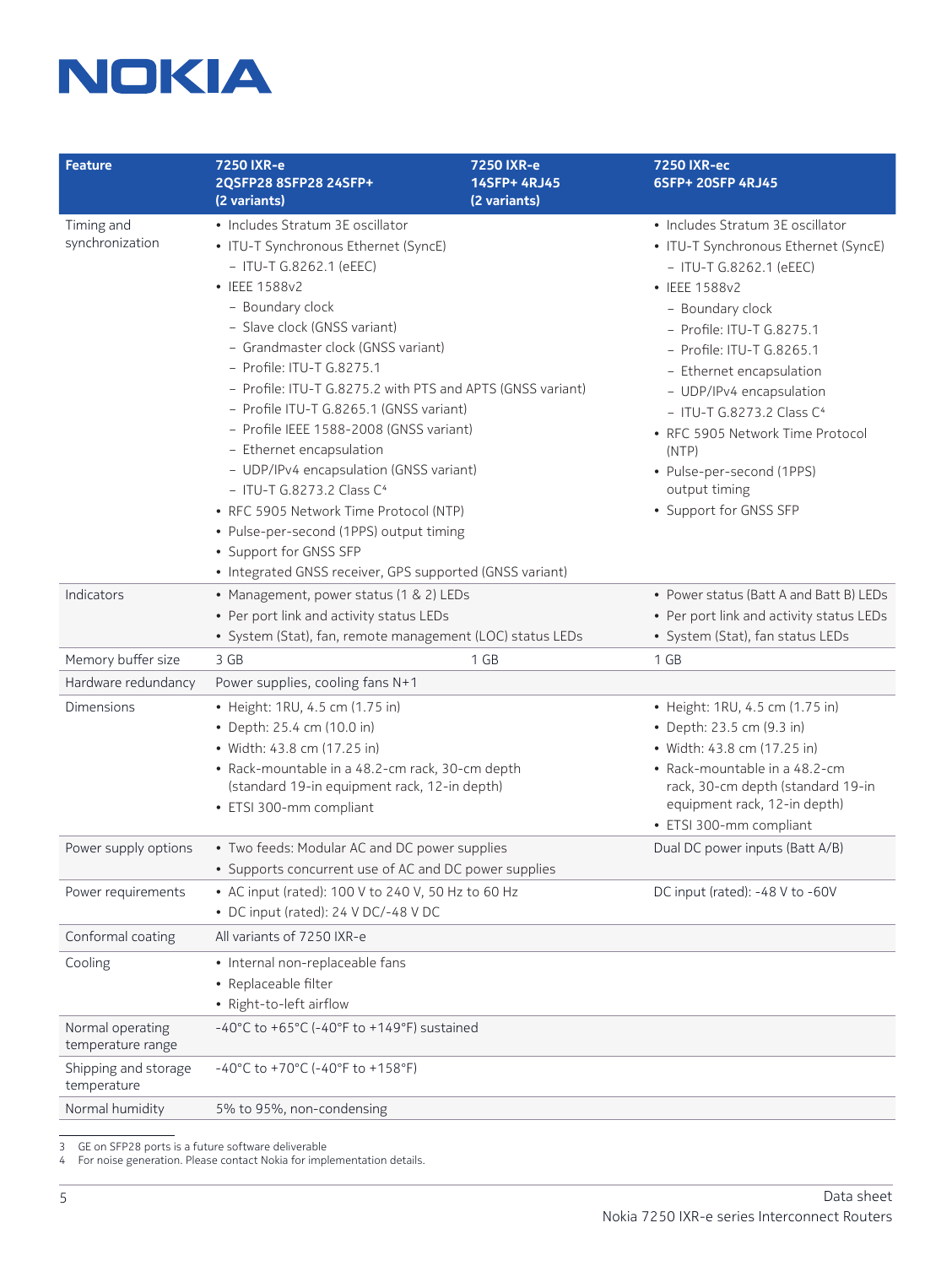

## **Standards compliance5**

#### Environmental specifications

- ATIS-0600015.03
- ATT-TP-76200
- ETSI EN 300 019-2-1; Storage Tests, Class 1.2
- ETSI EN 300 019-2-2; Transportation Tests, Class 2.3
- ETSI EN 300 019-2-3; Operational Tests, Class 3.2, 3.3
- ETSI EN 300 753 Acoustic Noise Class 3.2
- GR-63-CORE
- GR-3108-CORE
- VZ.TPR.9203 (CO)
- VZ-TPR-9205

#### Safety

- AS/NZS 60950.1/62368.1
- IEC/EN 60825-1
- IEC/EN 60825-2
- IEC/EN/UL/CSA 60950-1 Ed2
- IEC/EN/UL/CSA 62368-1 Ed2

#### Electromagnetic compatibility

- AS/NZS CISPR 32 Class A
- BSMI CNS13438 Class A
- BT GS-7
- EN 55024
- EN 55032 Class A
- EN 55035
- ETSI EN 300 132-2
- ETSI EN 300 132-3
- ETSI EN 300 386
- ETSI ES 201 468
- FCC Part 15 Class A
- FTZ 1 TR9 (Deutsche Telekom)
- GR-1089-CORE
- ICES-003 Class A
- IEC CISPR 24
- IEC CISPR 357
- IEC CISPR 32 Class A
- IEC/EN 61000-3-2, 3-3
- IEC/EN 61000-6-2, 6-4
- IEC/EN 61000-4-2 ESD
- IEC/EN 61000-4-3 Radiated Immunity
- IEC/EN 61000-4-4 EFT
- IEC/EN 61000-4-5 Surge
- IEC/EN 61000-4-6 Conducted Immunity
- IEC/EN 61000-4-11 Voltage Interruptions
- ITU-T K.20
- KCC Korea-Emissions & Immunity (in accordance KN32/KN35)
- VCCI Class A

## Power utility substations<sup>6</sup>

- IEC 61000-6-57
- IFC 61850-37
- IEEE 1613 / 1613.17

#### Railway6

- FN 50121-47
- IEC 62236-47

#### Directives, regional approvals and certifications

- DIRECTIVE 2011/65/EU Restriction of the use of certain Hazardous Substances in Electrical and Electronic Equipment (Recast) Directive (RoHS2)
- DIRECTIVE 2012/19/EU Waste Electrical and Electronic Equipment (WEEE)
- DIRECTIVE 2014/30/EU Electromagnetic Compatibility (EMC)

<sup>5</sup> System design intent is according to the listed standards. Certifications vary on different models. Refer to product documentation for detailed compliance status.

<sup>6</sup> Applicable to specific models Certification pending